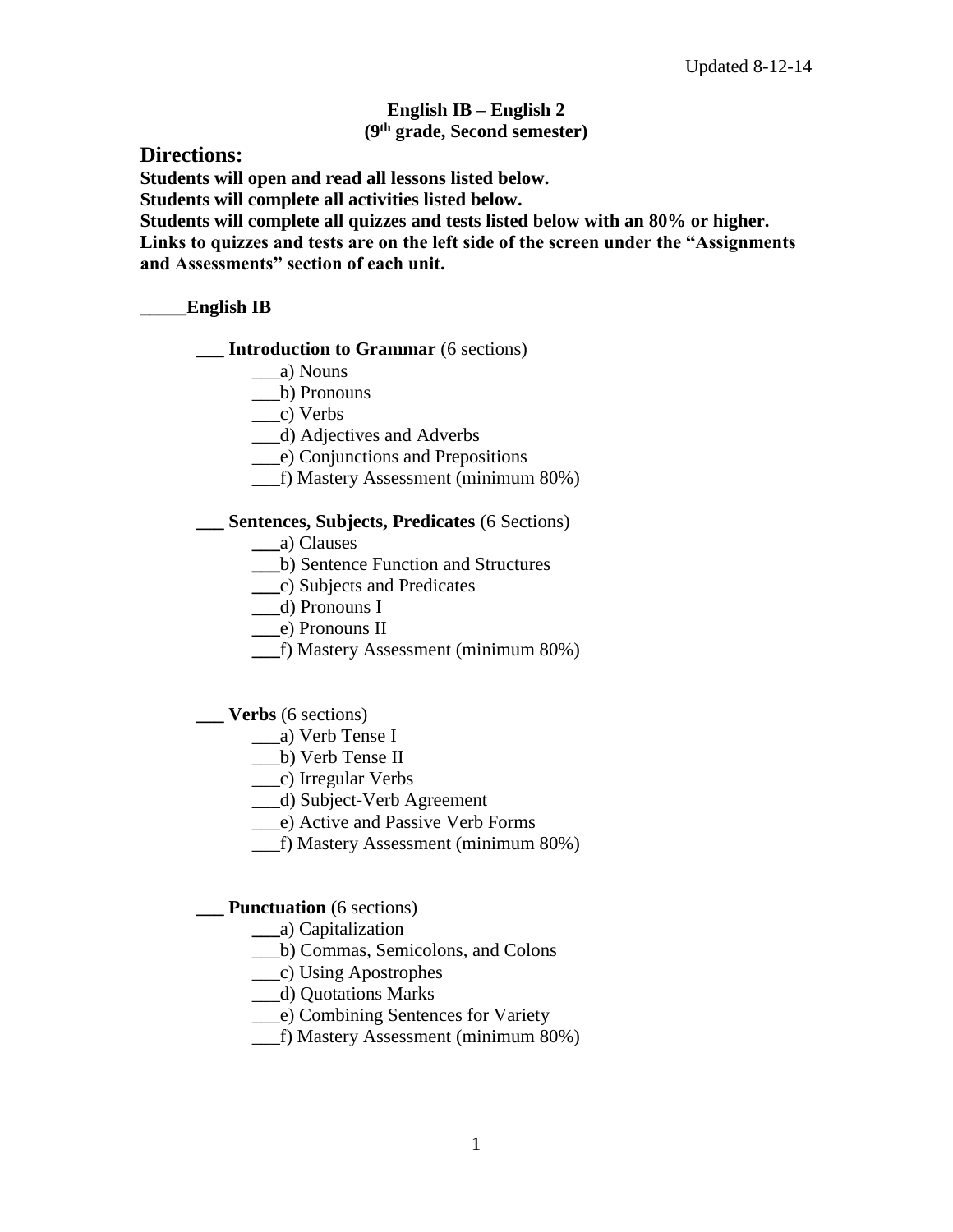#### **\_\_\_ Word Usage and Spelling** (6 sections)

- \_\_\_a) Figurative Language
- \_\_\_b) Synonyms, Antonyms, and Homophones
- \_\_\_c) Double Negatives
- \_\_\_d) Spelling I
- \_\_\_e) Spelling II
- \_\_\_f) Mastery Assessment (minimum 80%)

**\_\_\_ Giving a Literary Interpretation –** assignment is on the last page of the packet

#### **\_\_\_ Vocabulary** (8 sections)

- **\_\_\_**a) Prefixes I
- \_\_\_b) Prefixes II
- $\Box$ c) Roots I
- \_\_\_d) Roots II
- \_\_\_e) Suffixes
- \_\_\_f) Word Origin
- \_\_\_g Analogies
- \_\_\_g) Mastery Assessment (minimum 80%)

#### **\_\_\_ Research Skills**

- \_\_\_a) Introduction to the Dictionary
- \_\_\_b) Introduction to Research Papers
- \_\_\_c) Using the Internet for Research
- \_\_\_d Mastery Assessment (minimum 80%)

**Write a Consumer Report** Research a minimum of three types of the same product and explain your findings in a two-page report. Explain the characteristics (cost, reliability, efficiency, nutritional facts, etc.) of each product and decide which one is the best buy. Examples of products are car stereos, running shoes, computer programs, soft drinks, etc. Make sure to include a correctly formatted 'Works Cited' page that has at least 3 sources!

**\_\_\_ English IB – Review Test – V14**  \_\_\_Mastery Assessment (minimum 80%)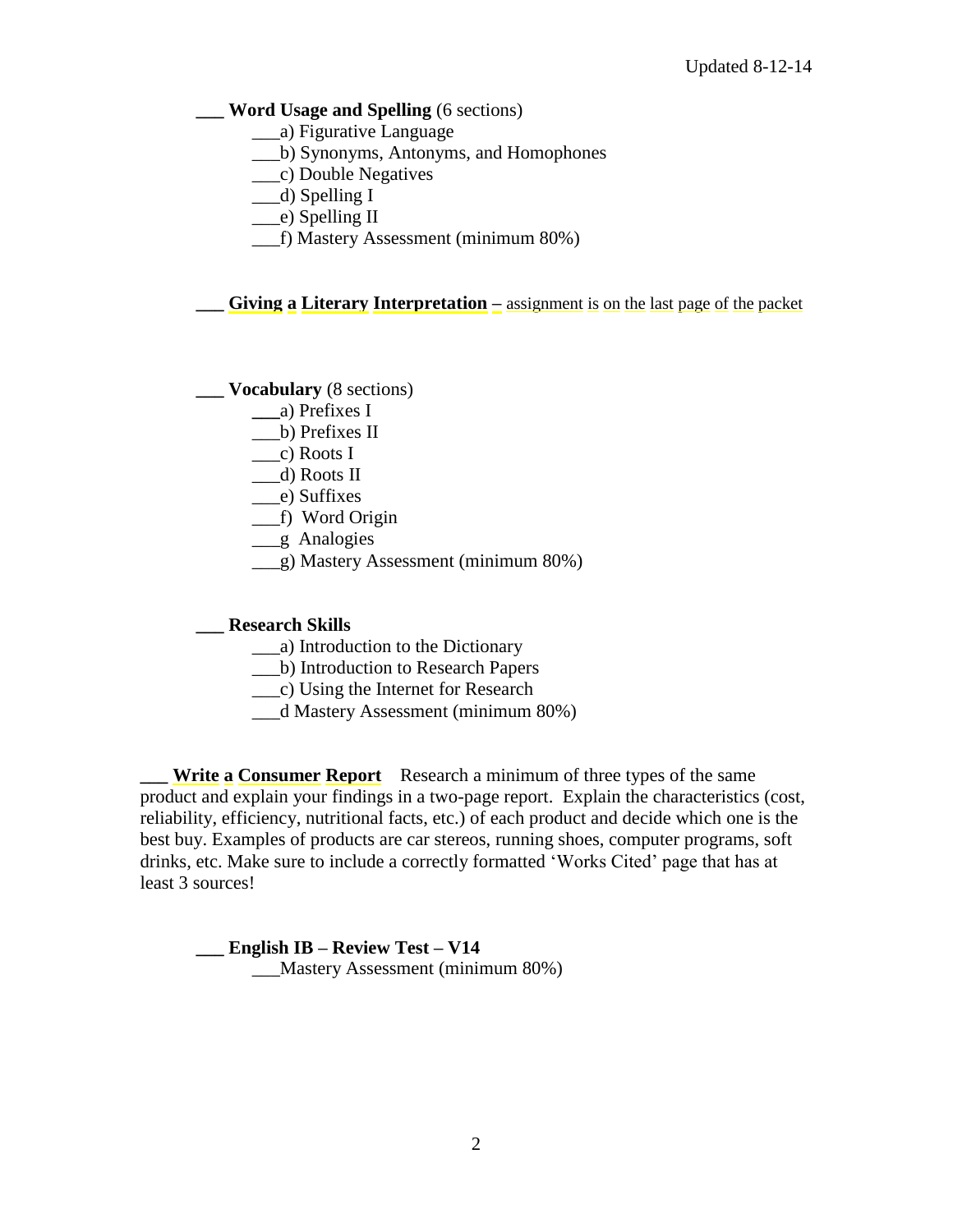**\_\_\_ Read one of these novels:** Animal Farm, Bless the Beasts, Catcher in the Rye, Changes in Latitude, Freak the Mighty, Holes, House on Mango Street, If I Should Die Before I Wake, Lord of the Flies, Of Mice and Men, The Outsiders, Parrot in the Oven, Walk Two Moons, or Red Pony**.** 

After you finish reading the book, complete the following assignment:

Type **two paragraphs** in response to these prompts:

**Paragraph 1**: Identify the book you read. Who is the author? What is the main idea/message the author wants readers to "get" from reading this book?

**Paragraph 2**: Write about three (3) things you learned from the book you read.

Each paragraph should be five (5) to eight (8) sentences in length. Each paragraph should have a topic sentence, at least three (3) supporting details, and a conclusion. Make sure you have remembered to include a good transition to the next paragraph.

#### **\_\_\_\_\_ Writing An Autobiography**

Include your birthplace, ethnic origin, relevant experiences that molded your personality. Include every age of your life and conclude with your ambitions for your future. You can include artifacts & pictures.

The minimum requirement for this assignment is two full pages.